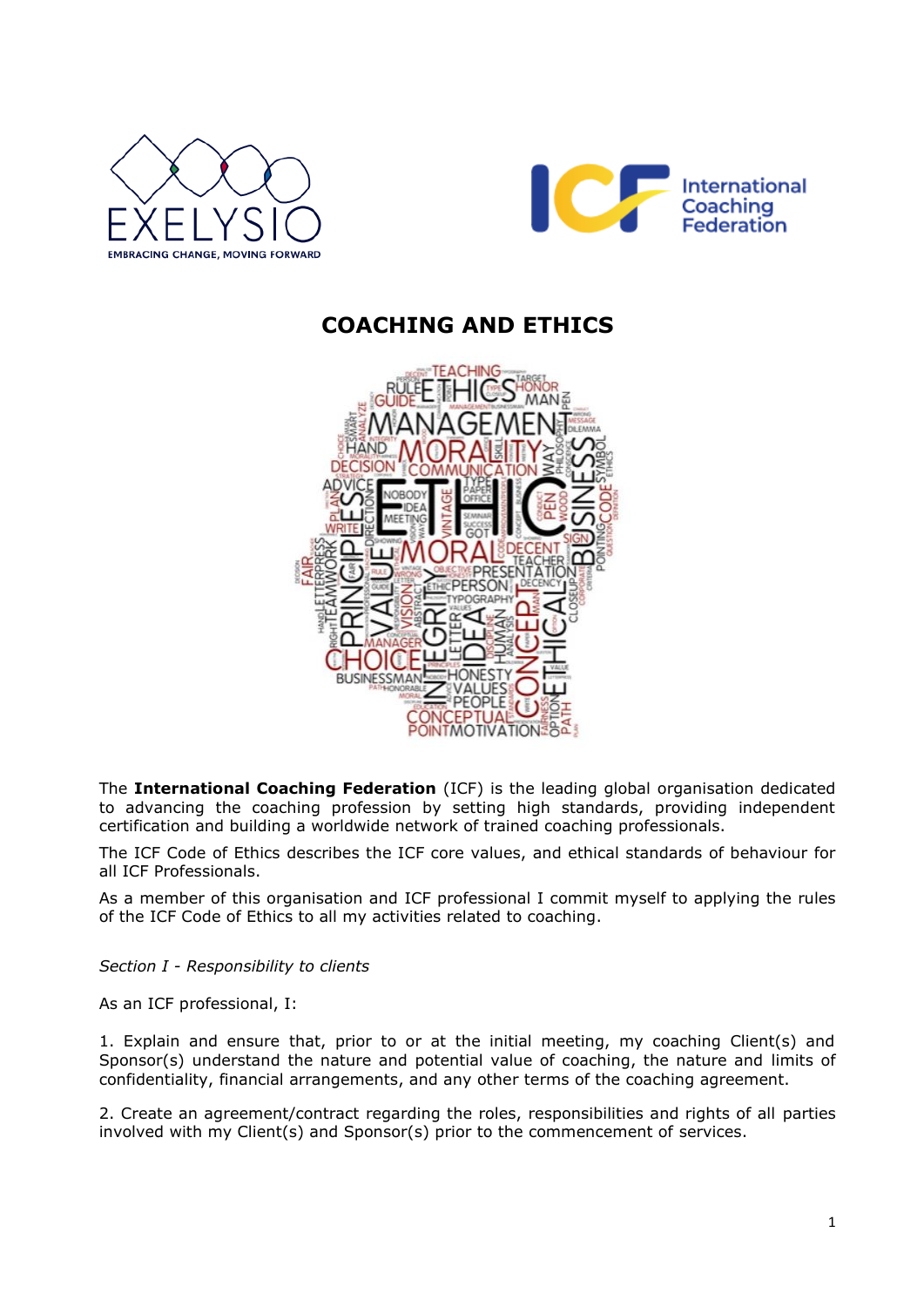3. Maintain the strictest levels of confidentiality with all parties as agreed upon. I am aware of and agree to comply with all applicable laws that pertain to personal data and communications.

4. Have a clear understanding about how information is exchanged among all parties involved during all coaching interactions.

5. Have a clear understanding with both Clients and Sponsors or interested parties about the conditions under which information will not be kept confidential (e.g., illegal activity, if required by law, pursuant to valid court order or subpoena; imminent or likely risk of danger to self or to others; etc.). Where I reasonably believe one of the above circumstances is applicable, I may need to inform appropriate authorities.

6. When working as an Internal Coach, manage conflicts of interest or potential conflicts of interest with my coaching Clients and Sponsor(s) through coaching agreement(s) and ongoing dialogue. This should include addressing organizational roles, responsibilities, relationships, records, confidentiality and other reporting requirements.

7. Maintain, store and dispose of any records, including electronic files and communications, created during my professional interactions in a manner that promotes confidentiality, security and privacy and complies with any applicable laws and agreements. Furthermore, I seek to make proper use of emerging and growing technological developments that are being used in coaching services (technology assisted coaching services) and be aware how various ethical standards apply to them.

8. Remain alert to indications that there might be a shift in the value received from the coaching relationship. If so, make a change in the relationship or encourage the Client(s)/Sponsor(s) to seek another coach, seek another professional or use a different resource.

9. Respect all parties' right to terminate the coaching relationship at any point for any reason during the coaching process subject to the provisions of the agreement.

10. Am sensitive to the implications of having multiple contracts and relationships with the same Client(s) and Sponsor(s) at the same time in order to avoid conflict of interest situations.

11. Am aware of and actively manage any power or status difference between the Client and me that may be caused by cultural, relational, psychological or contextual issues.

12. Disclose to my Clients the potential receipt of compensation, and other benefits I may receive for referring my Clients to third parties.

13. Assure consistent quality of coaching regardless of the amount or form of agreed compensation in any relationship.

*Section II - Responsibility to practice and performance*

As an ICF professional, I:

14. Adhere to the ICF Code of Ethics in all my interactions. When I become aware of a possible breach of the Code by myself or I recognize unethical behaviour in another ICF Professional, I respectfully raise the matter with those involved. If this does not resolve the matter, I refer it to a formal authority (e.g., ICF Global) for resolution.

15. Require adherence to the ICF Code of Ethics by all Support Personnel.

16. Commit to excellence through continued personal, professional and ethical development.